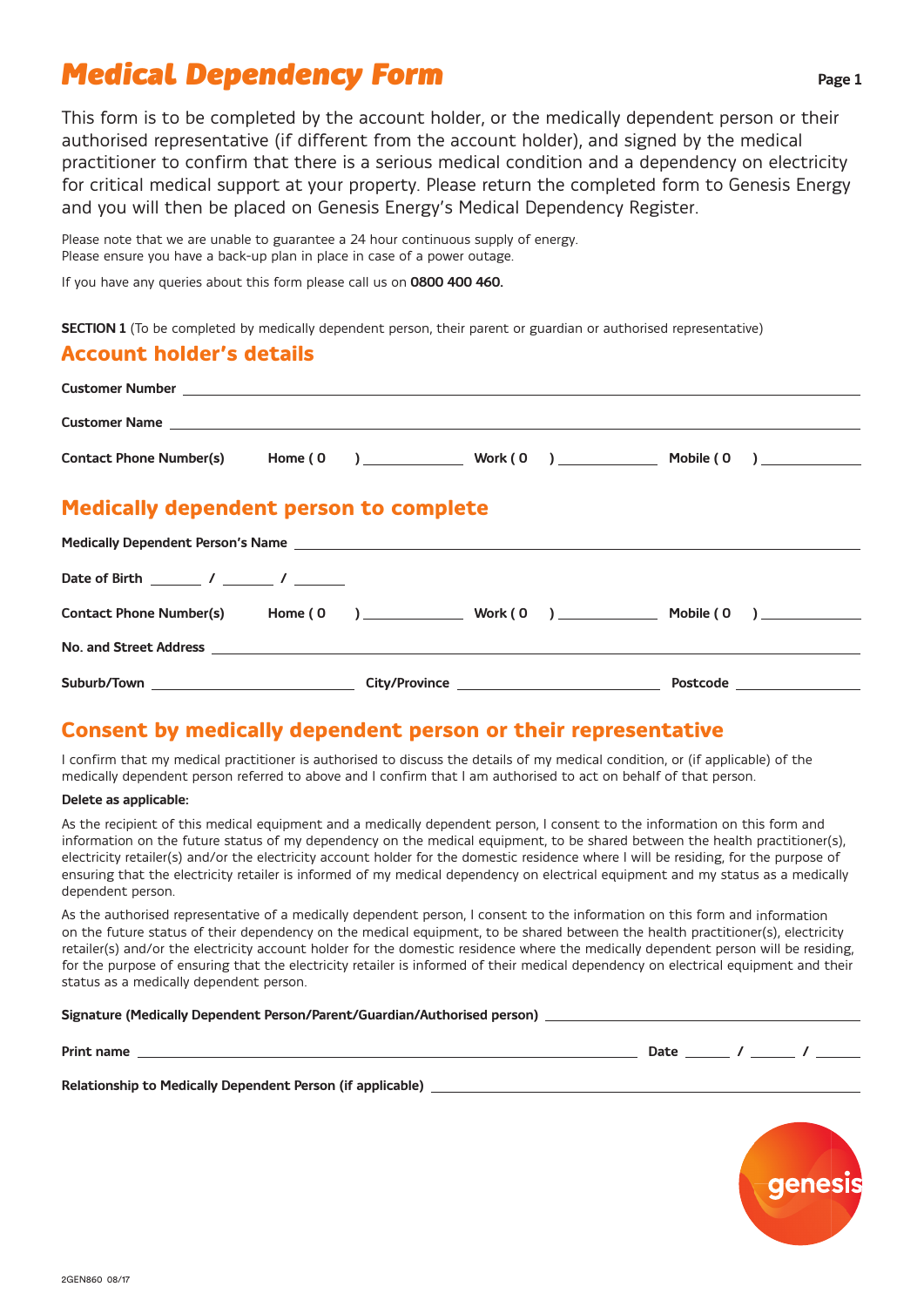# *Medical Dependency Form*

## **SECTION 2** (To be completed by medical practitioner)

## **Medical practitioner details**

| <b>Designation</b> (for example, GP or Specialist) <b>Superior Contract Contract Contract Contract Contract Contract Contract Contract Contract Contract Contract Contract Contract Contract Contract Contract Contract Contract Cont</b> |
|-------------------------------------------------------------------------------------------------------------------------------------------------------------------------------------------------------------------------------------------|
|                                                                                                                                                                                                                                           |
|                                                                                                                                                                                                                                           |
|                                                                                                                                                                                                                                           |
|                                                                                                                                                                                                                                           |
|                                                                                                                                                                                                                                           |
|                                                                                                                                                                                                                                           |
|                                                                                                                                                                                                                                           |

**SECTION 3** (Confirmation that electricity **is/is not** required)

This section is to be completed by a registered doctor. Please take into consideration the definition below of medical dependency as per the Electricity Authority's Guideline on arrangements to assist medically dependent customers.

- A Medical Dependent Customer is a person who is dependent on mains electricity for critical medical support, and loss of electricity may result in loss of life or serious harm.
- Critical Electrical Medical Equipment (CEME) is any equipment supplied or prescribed by a District Health Board, private hospital or General Practitioner, which requires mains electricity to operate and where loss of that electricity could result in an immediate threat to life or cause serious harm, for example, dialysis machine and oxygen concentrators.

### **Declaration by Medical Practitioner**

|                                                                                                                                     | on a continuous supply of power for Critical Electrical Medical Equipment, at the address mentioned at the top of this form.                                               |  |  |  |  |  |
|-------------------------------------------------------------------------------------------------------------------------------------|----------------------------------------------------------------------------------------------------------------------------------------------------------------------------|--|--|--|--|--|
|                                                                                                                                     |                                                                                                                                                                            |  |  |  |  |  |
| Requires equipment long term                                                                                                        | Temporarily requires equipment until ______ / _____ / _____ (specify date)                                                                                                 |  |  |  |  |  |
| <b>OR</b>                                                                                                                           |                                                                                                                                                                            |  |  |  |  |  |
| is dependent on a continued supply of electricity for Critical Medical Support.                                                     |                                                                                                                                                                            |  |  |  |  |  |
| If you consider the person to be vulnerable for reasons of Health, Age, Disability or Low Income, please complete the section below |                                                                                                                                                                            |  |  |  |  |  |
| I consider the person to be VULNERABLE for reasons of $\Box$ Health $\Box$ Disability $\Box$ Age $\Box$ Low income                  |                                                                                                                                                                            |  |  |  |  |  |
|                                                                                                                                     |                                                                                                                                                                            |  |  |  |  |  |
| <b>Official Stamp</b>                                                                                                               | Please return this by mail to:<br>Genesis Energy, Private Bag 3131,<br>Waikato Mail Centre, Hamilton 3240<br>Email to: info@genesisenergy.co.nz<br>Or fax to: 0800 110 999 |  |  |  |  |  |
| <b>Customer Number</b>                                                                                                              |                                                                                                                                                                            |  |  |  |  |  |